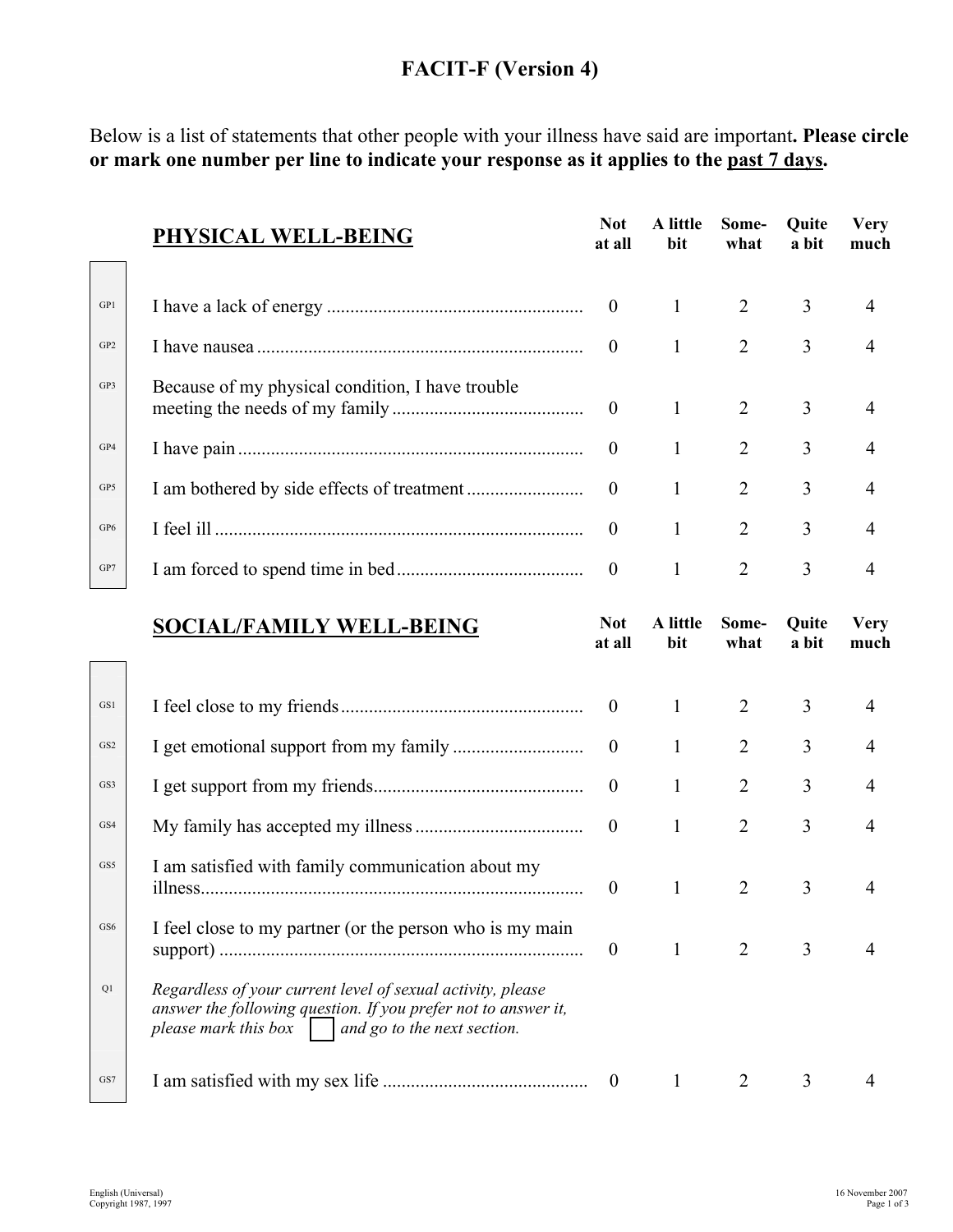## **FACIT-F (Version 4)**

**Please circle or mark one number per line to indicate your response as it applies to the past 7 days.**

|                 | <b>EMOTIONAL WELL-BEING</b> | <b>Not</b><br>at all | A little<br>bit | Some-<br>what | Quite<br>a bit | <b>Very</b><br>much |
|-----------------|-----------------------------|----------------------|-----------------|---------------|----------------|---------------------|
|                 |                             |                      |                 |               |                |                     |
| GE1             |                             |                      |                 | 2             | 3              | 4                   |
| GE <sub>2</sub> |                             |                      | $\mathbf{1}$    | 2             | 3              | $\overline{4}$      |
| GE3             |                             |                      | $\mathbf{1}$    | 2             | 3              | $\overline{4}$      |
| GE4             |                             |                      | $\mathbf{1}$    | 2             | 3              | 4                   |
| GE5             |                             |                      | -1              | 2             | 3              | $\overline{4}$      |
| GE6             |                             |                      |                 | 2             | 3              | 4                   |

|                 | <b>FUNCTIONAL WELL-BEING</b> | <b>Not</b><br>at all | A little<br>bit | Some-<br>what  | Quite<br>a bit | <b>Very</b><br>much |
|-----------------|------------------------------|----------------------|-----------------|----------------|----------------|---------------------|
| GF1             |                              |                      | $\mathbf{1}$    | 2              | 3              | $\overline{4}$      |
| GF <sub>2</sub> |                              |                      | -1              | $\overline{2}$ | 3              | $\overline{4}$      |
| GF3             |                              |                      | 1               | 2              | 3              | $\overline{4}$      |
| GF4             |                              |                      | $\mathbf{1}$    | $\overline{2}$ | 3              | $\overline{4}$      |
| GF5             |                              |                      | 1               | 2              | 3              | $\overline{4}$      |
| GF <sub>6</sub> |                              |                      | 1               | 2              | 3              | $\overline{4}$      |
| GF7             |                              |                      | 1               | 2              | 3              | 4                   |